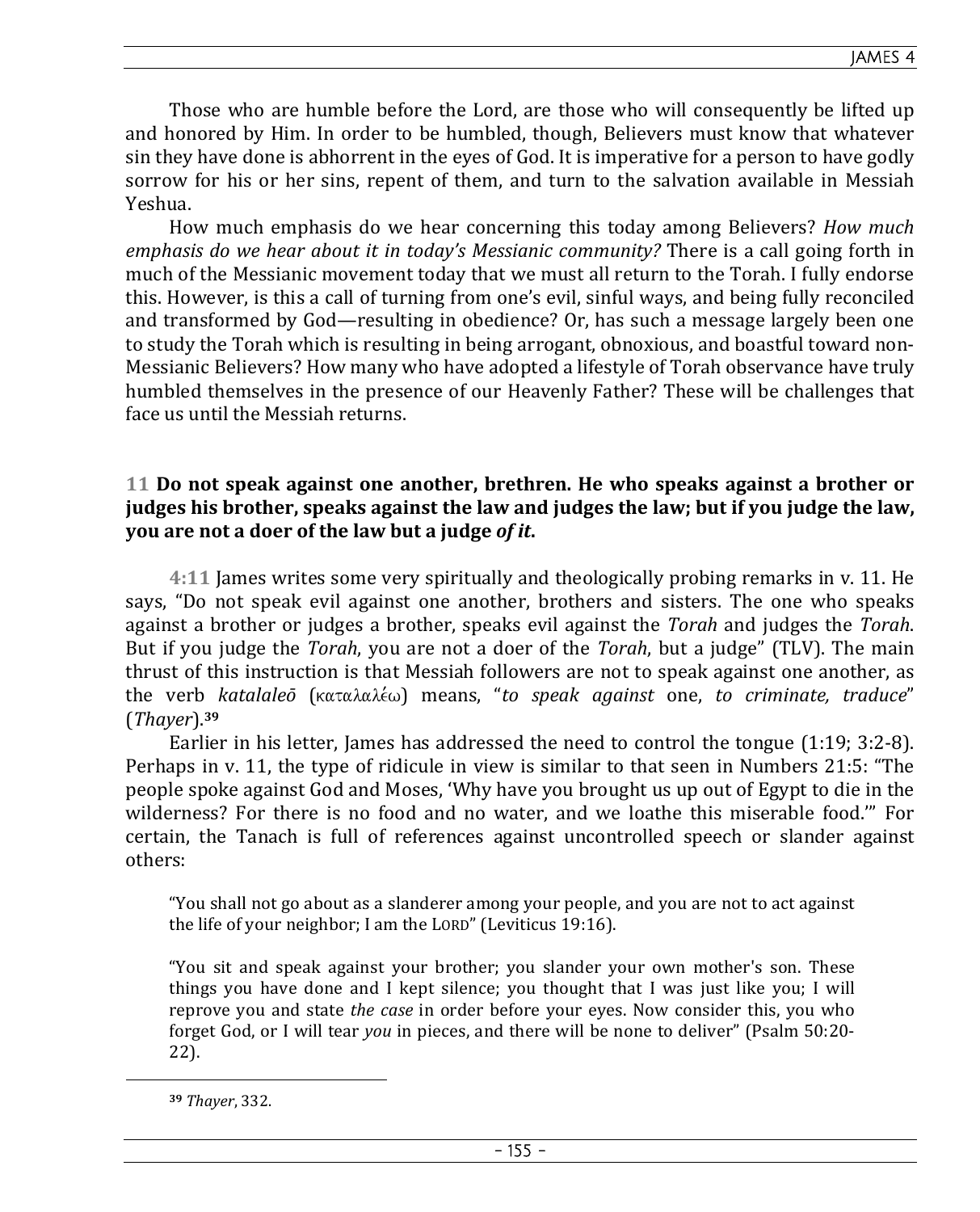"Whoever secretly slanders his neighbor, him I will destroy; no one who has a haughty look and an arrogant heart will I endure" (Psalm 101:5).

"The words of a whisperer are like dainty morsels, and they go down into the innermost parts of the body. *Like* an earthen vessel overlaid with silver dross are burning lips and a wicked heart. He who hates disguises *it* with his lips, but he lays up deceit in his heart" (Proverbs 26:22-24).

Wisdom 1:11 in the Apocrypha further says, "Beware then of useless murmuring, and keep your tongue from slander; because no secret word is without result, and a lying mouth destroys the soul."

James directs his audience that "The one who speaks against a brother or judges his brother, speaks evil against the law and judges the law" (ESV). How can one be found to actually judge God's Torah or Law? McKnight indicates, "Such a person is actually slandering and judging the Torah because he has usurped the role of God in the act of condemnation and has chosen to defy what God has said not to do. In this way, the slandering damner defies God and transfers authority from God's Torah to himself."**40** A person who thinks that he or she stands in obedience to the instructions of God's Torah, yet who speaks harsh condemnation, can actually be regarded as one who stands as a human judge or evaluator of God's perfect Instruction. Motyer further observes,

"Outwardly we speak against a brother and neighbour, actually we speak *evil against the law* (11). First, we break the law as a precept which we were meant to obey. It commands love; we respond with inflammatory talk. Secondly, we set ourselves up as knowing better than the law, we *judge the law.* In effect we say that the law is mistaken in commanding love. It ought rather to have commanded criticism—and if we were lawgivers it would do so. The law no longer expresses the highest values as far as we are concerned."**<sup>41</sup>**

While many Christians and Messianic readers of v. 11 are inclined to recognize "law" here, as at least pertaining to the significant part of the Mosaic Instruction—its perceived ethical and moral commandments—it cannot go unnoticed that there is some debate as to what James refers to when he uses the term "law." Moo rather generally concludes, "When James speaks of the law here...we are probably justified in thinking that he refers to the OT law insofar as it has been taken up into the 'law of the kingdom' that Jesus laid upon his followers."**42** Most of today's Messianic Believers should have little problem recognizing "law" in James' epistle as certainly involving the Messiah's own interpretation and application of it. Yet, the view of "law" as being something a bit different, or more narrow than the Torah—such as it almost exclusively involving the instruction to love God and others (Leviticus 19:18; Deuteronomy 6:4-5; cf. Matthew 22:40)—can be found. Martin is one who comes quite close to this:

- **<sup>40</sup>** McKnight, 363.
- **<sup>41</sup>** Motyer, 159.

**<sup>42</sup>** Moo, 198.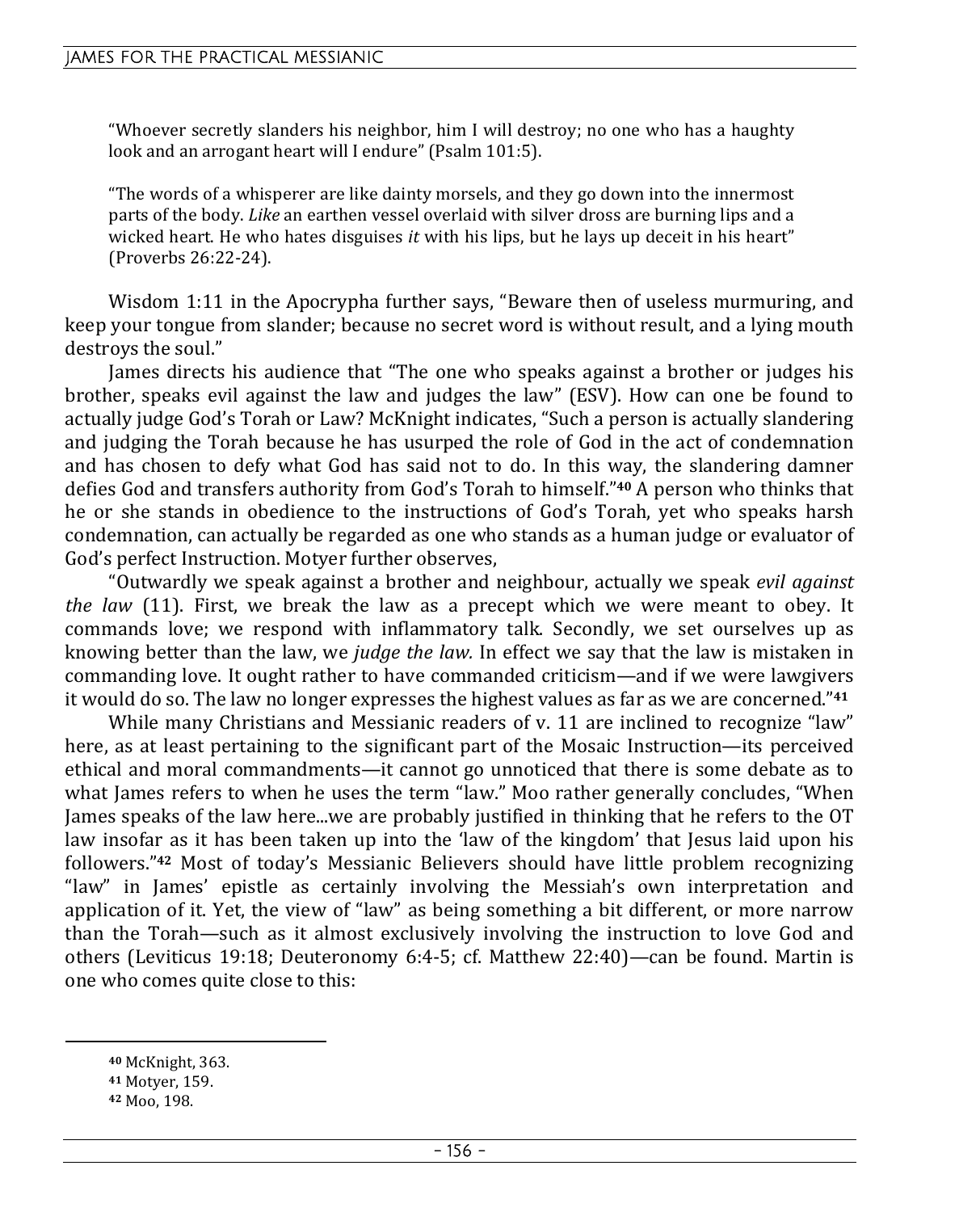JAMES 4

"[T]he law ( $\nu$  $\phi$  $\mu$  $o$ <sub>5</sub>) may be the Mosaic law but an earlier reference to the law (2:8) suggests that what James means is the epitome of the teaching of Jesus, which is summed up by the exhortation 'to love one another as yourself' (cf. Gal. 6:2)."**<sup>43</sup>**

Bo Ivar Reicke, however, is one who disregards the Torah of Moses as having a place in one's view of "law" in v. 11, and exclusively concludes that it involves the gospel message of salvation in Yeshua:

"To malign and judge one's brother is tantamount to maligning and rejecting the law. As above in i 25, ii 8-12, 'the law' here denotes the word, or the gospel. Since the gospel is directed to all people and invites all all into the fellowship of the church without distinction, whether the person is Jewish or Greek, clean or unclean, rich or poor, wise or ignorant, rejection and condemnation of a brother is contradiction of the gospel."**<sup>44</sup>**

The unfortunate predicament for some interpreters of James' letter is not the high value that they place on loving God and people, showing value to those of more lowly status, or wanting to demonstrate good works of service to those in need. The unfortunate predicament for some interpreters of James' letter is that while not necessarily speaking ill of others, they can haphazardly think that the "law" addressed in v. 11 has little to do with the Torah of Moses. Do they, just as the slanderer who thinks that he or she is superior to God's Torah, also think that they are superior to God's Torah? Or are such people who have a rather narrow view of "law" for v. 11 just limited in how they approach James' direction? It would be best advised that contemporary Messianics who have a fuller view of "law" for v. 11 leave any judging for God alone. We need to seek the Lord, and allow Him to give each of us the wisdom and discernment to ask the necessary questions and inquiries when limited views of "law" present themselves, particularly as Messianics do place a high value on Torah practices such as the seventh-day Sabbath/*Shabbat*, appointed times of Leviticus 23, and the kosher dietary laws.

As the Messianic movement grows and expands, there are many sectors of people who are adopting a lifestyle of so-called "Torah observance," and whether they realize it or not are casting aside the Torah's ethical standards as they relate to slander and speaking against others. Certainly, the sin of slander and insult is an evil to always be on guard against, but there is slander of a particular kind that must be avoided. James specifically warns, "Do not speak evil against one another, brothers and sisters" (NRSV). Sadly, various sectors of the Messianic community have not become known for being beacons of genuine truth, insight, and spiritual maturity—but rather have become infamous for the rhetoric they speak against our Christian brothers and sisters. Rather than taking the Torah's admonitions seriously, about how we must not slander others, many presumed "Torah obedient Messianics" *will*—without any second thoughts or feelings of conviction that it is wrong.**<sup>45</sup>**

**<sup>43</sup>** Martin, 163.

**<sup>44</sup>** Reicke, 47.

**<sup>45</sup>** Concurrent with this is a growing tide of resentment and unpleasantness directed by many Messianic Jewish leaders toward non-Jewish Believers in their midst. Rather than widely welcome them into their congregations and fellowships, they are patronized and spurned, and hence many are turned away into independent Messianic Hebrew/Hebraic Roots home groups.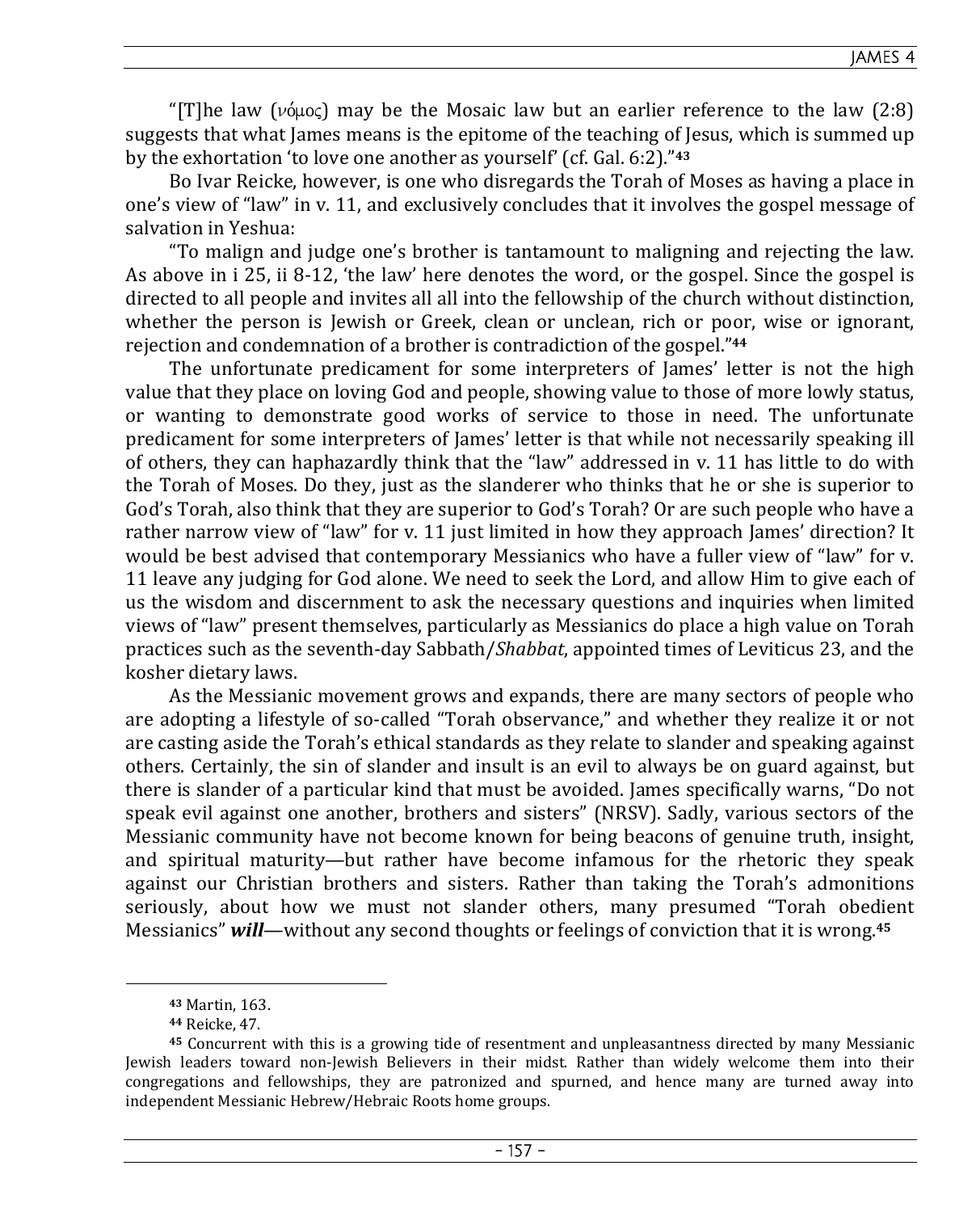# JAMES FOR THE PRACTICAL MESSIANIC

These are the kinds of people, as James talks about, who would find themselves to be judges of God's Torah. Those who speak against others often do so to lift themselves up because they have no internal spiritual assurance or confidence that truly comes from a viable relationship with the Lord. *If you put others down and slander them, then in light of James' words here you should be worried.* You need to seek the Lord and ask Him to convict you of what needs to change in your life and how you can find more constructive and spiritually edifying ways of relating to others. You need to pray that you can be a *proper example to them*—not an example that casts aside the morality of God contained in the Torah.

### **12 There is** *only* **one Lawgiver and Judge, the One who is able to save and to destroy; but who are you who judge your neighbor?**

**4:12** Rather than letting any of his audience think that they can judge the Torah, via disregarding some of its instructions on slander (v. 11), James makes some very candid statements about the origin of the Torah. He says, "There is only one judge, the One who gave the Law, to whom belongs absolute power of life and death. How can you then be your neighbor's judge?" (Phillips New Testament). James identifies that only God Himself is the valid Giver of the Torah or Lawgiver. As the Supreme Creator, He is the only One who gets to decree what human beings are to do, as opposed to sinful persons who might decide that "this" or "that" does not apply to them. There is a likely connection between v. 12 and Deuteronomy 32:39: "See now that I, I am He, and there is no god besides Me; it is I who put to death and give life. I have wounded and it is I who heal, and there is no one who can deliver from My hand." A later statement seen in the Mishnah remarks, "Do not serve as a judge by yourself, for there is only One who serves as a judge all alone" (m.*Avot* 4:8).**<sup>46</sup>**

James employs an important Greek term for "Lawgiver," *nomothetēs* (νομοθέτης), which has a background in classicism predating the composition of the Apostolic Scriptures. The figure of the lawgiver came to prominence as the Greek city states of the Seventh-Sixth Centuries B.C.E. emerged out of anarchy and began to establish a proper code of conduct for their people. Historian Oswyn Murray describes, "The figure of the lawgiver (*nomothetēs*) is a response to [the] double need to curb the power of the aristocracy and maintain the force of customary law. The lawgiver was chosen from among the class of experts, and could therefore be given absolute power to establish a written code…He was regarded much as the founder of a colony, for he too was a semi-divine hero whose authority validated the institutions of the city."**<sup>47</sup>** *LS* indicates, that "at Athens, *the Nomothetae* were a committee of the dicasts charged with the revision of the laws."**<sup>48</sup>**

**<sup>46</sup>** Neusner, *Mishnah*, 682.

**<sup>47</sup>** Oswyn Murray, *Ancient Greece*, second edition (Cambridge, MA: Harvard University Press, 1993), pp 181-

<sup>182.</sup> 

**<sup>48</sup>** *LS*, 535.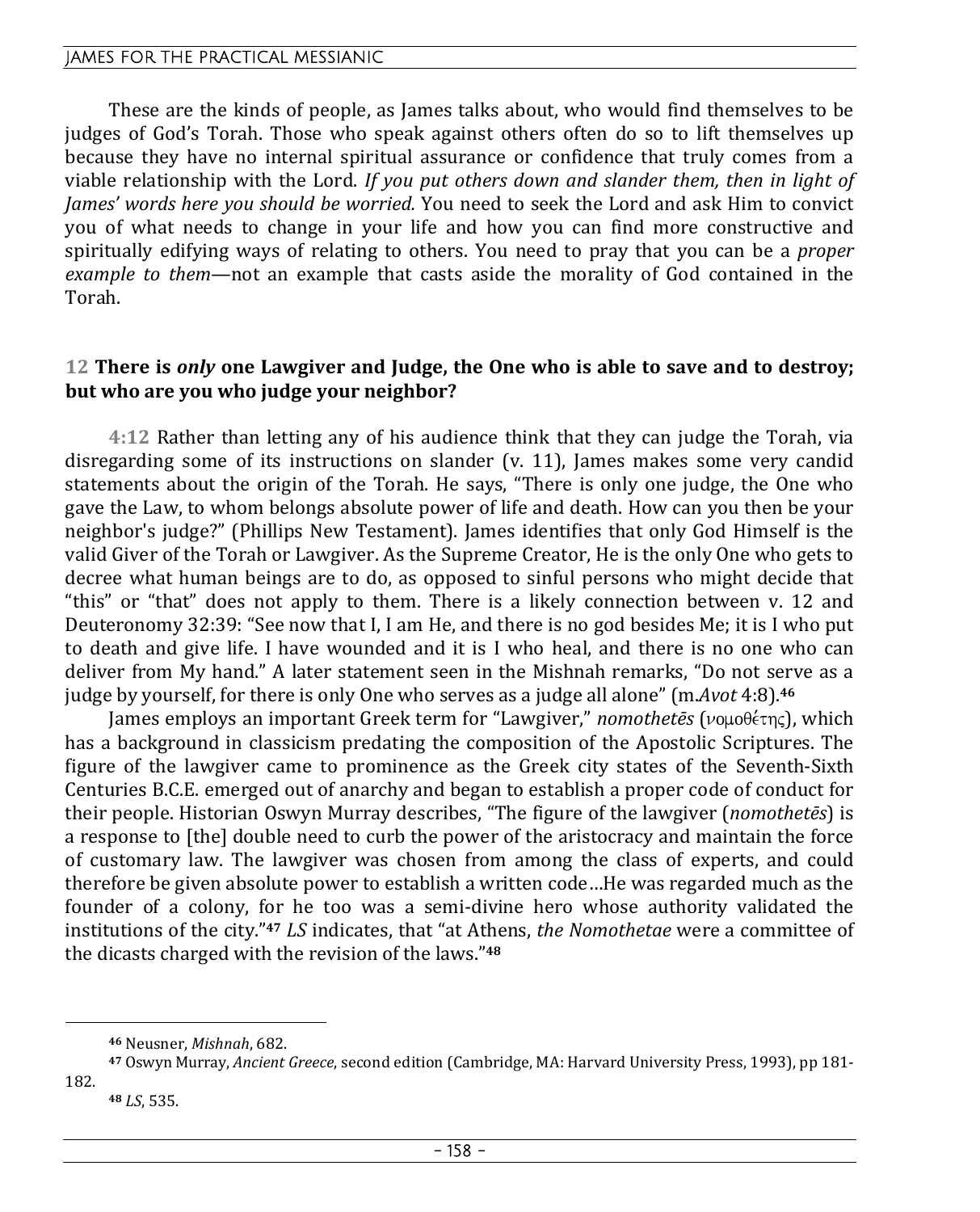James' usage of a classical term like *nomothetēs* should be taken as an indication that his audience was both Jewish *and* non-Jewish. There is no disputing the fact that when James admonishes people for failing to follow the Torah on the issue of slander, that it was something that any person could violate. If Jewish members of James' audience were annulling Torah commandments about morality by their actions, then it would reflect badly on them as those who had been born into and reared in an environment where God's Law was known and regularly taught. Yet at the same time, any Greek or Roman members of James' audience, too, needed to be sure to look to Israel's God as the only viable source of direction.

James emphasizes that the Lord, and Him alone, has the right to issue Law to the people, just as a *nomothetēs* in Ancient Greece was the only one with the authority to determine the law for society. This is the same Supreme God who has absolute control over human history and destiny.

**13 Come now, you who say, "Today or tomorrow we will go to such and such a city, and spend a year there and engage in business and make a profit." 14 Yet you do not know what your life will be like tomorrow. You are** *just* **a vapor that appears for a little while and then vanishes away. 15 Instead,** *you ought* **to say, "If the Lord wills, we will live and also do this or that." 16 But as it is, you boast in your arrogance; all such boasting is evil. 17 Therefore, to one who knows** *the* **right thing to do and does not do it, to him it is sin.** 

**4:13-15** The instruction of James 4:13-15 is obviously important as it concerns developing a Biblical view of business ethics. James the Just should not be read from the perspective of him being opposed to people making money, but he is definitely one who stood against inappropriate attitudes concerning wealth and the misuse of wealth. There is an arrogant financial planning for one's future—obviously without the blessing or guidance of God—which James undeniably condemns. James 4:13-15 could be said to be a paraphrase of Proverbs 27:1: "Do not boast about tomorrow, for you do not know what a day may bring forth." Witherington directs our attention,

"James is thinking of a person who runs his own business, sets his own agenda and salary and travels to many different places throughout the Roman Empire. Those who could afford it could travel with some speed on land by horse or horsedrawn carriage or in the Mediterranean by boat. Between the 10% of the population that were rich and the 10% that were absolutely poor lay everyone else, including most of the merchant class, though some of them became rich."**<sup>49</sup>**

**4:13** The breadth of James' audience is realized as he switches some of his attention to those who engage in business. He says, "Now look here, you people who say, 'Today, or tomorrow, we will go to such and such a town and spend a year there, and trade, and make some money'" (Kingdom New Testament). With the theme of business and making money in

**<sup>49</sup>** Witherington, pp 520-521.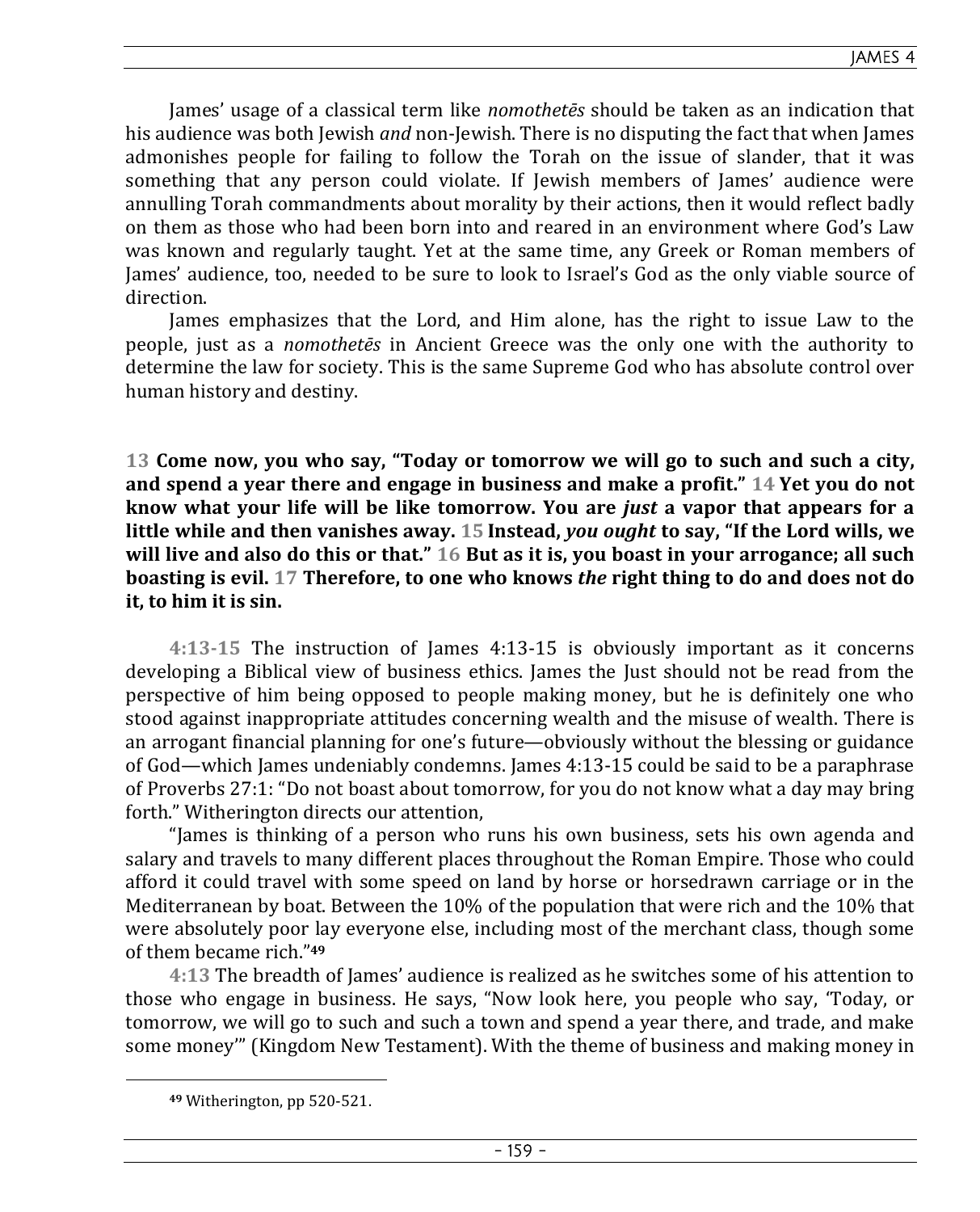### JAMES FOR THE PRACTICAL MESSIANIC

view, it is not at all inappropriate to be reminded of Yeshua's statement, "For what will it profit a man if he gains the whole world and forfeits his soul? Or what will a man give in exchange for his soul?" (Matthew 16:26). Davids is entirely right to assert, "What bothers James is simply the presumption that one could so determine his future and the fact that these plans move on an entirely worldly plane in which the chief value is financial profit."**<sup>50</sup>**

V. 13 is likely, mainly focused on traveling Jewish merchants, who would be transient among potential clients in the First Century Mediterranean.**51** Some have taken historical issues with this, as Josephus said that the Jews of this period largely did not desire to go outside the borders of Israel: "As for ourselves…we neither inhabit a maritime country, nor do we delight in merchandise…but the cities we dwell in are remote from the sea" (*Against Apion* 1.60).**52** Aside from this, however, there is internal Biblical evidence that the Apostles did encounter traveling Jewish merchants in their journeys, notably the tent-makers Aquila and Priscilla (Acts 18:2, 18; Romans 16:3). While it is likely that these people were born and raised in the Diaspora, James' words about people engaging in business and profit remain true to all people of all dispositions.

That there were other traveling merchants in the Mediterranean, to whom James' admonition of vs. 13-15 can be applied, is certain—especially as the good news would impact Jews, Greeks, and Romans across the ancient social spectrum. Those whose lives can be consumed by their work or business, need to decisively have their attention refocused on their Creator. Witherington further observes,

"Traveling merchants were plentiful enough during the imperial age, and since the Pax Romana was generally in place they could go to most places throughout the empire and sell their wares...James has precisely these kinds of persons in mind: people with relative high status, business capital and a business plan. The problem is, they did not factor God or mortality into the equation—two not inconsequential factors!"**<sup>53</sup>**

**4:14** The futility of the traveling merchant planning for the next year is noticed by James, as he poignantly states, "Why, you do not even know what will happen tomorrow. What is your life? You are a mist that appears for a little while and then vanishes" (NIV). The limited and transitory nature of human beings, in contrast to an Eternal God, is certainly witnessed. James' statement is definitely rooted within various thoughts expressed in the Tanach:

"As for man, his days are like grass; as a flower of the field, so he flourishes" (Psalm 103:15).

"For who knows what is good for a man during *his* lifetime, *during* the few years of his futile life? He will spend them like a shadow. For who can tell a man what will be after him under the sun?" (Ecclesiastes 6:12).

**<sup>50</sup>** Davids, 172.

**<sup>51</sup>** Cf. Moo, 202.

**<sup>52</sup>** *The Works of Josephus: Complete and Unabridged*, 777.

**<sup>53</sup>** Witherington, pp 518-519.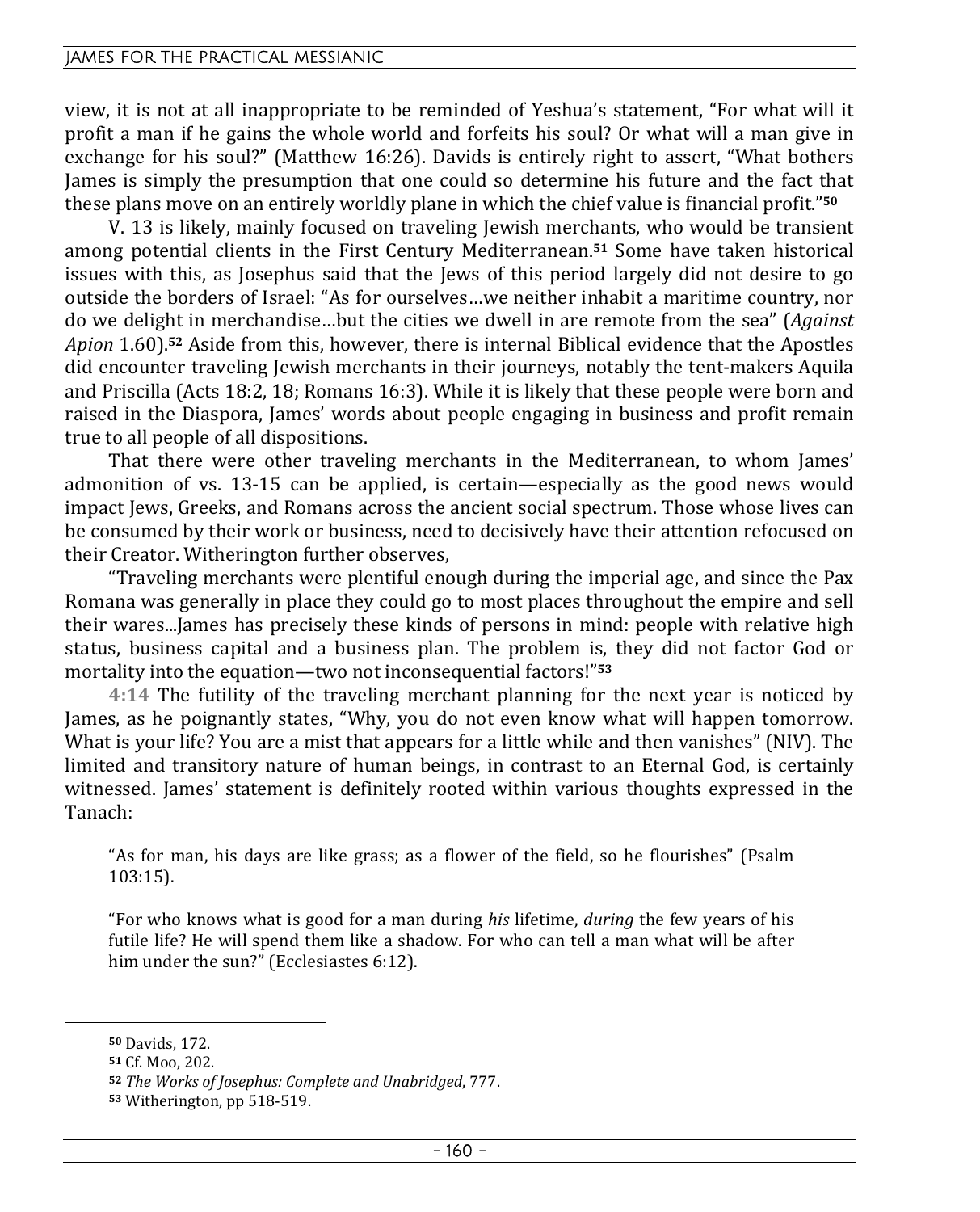"When a cloud vanishes, it is gone, so he who goes down to Sheol does not come up" (Job 7:9).

In comparison to God, human beings may simply be regarded as just a passing mist or vapor. A person who puts too much of his trust in his business, finances, or ability to make money—is not only going to find himself committing much of his energy to things that will decisively pass away—but is probably going to be sorely disappointed when things do not take place as planned. Warnings against putting too much faith in one's ability to control the future are common throughout both Jewish and Greco-Roman literature.

The Dead Sea Scrolls and Mishnah acknowledge the primacy of God in one's plan for life and livelihood:

"Surely a man's way is not his own; neither can any person firm his own step. Surely justification is of God; by His power is the way made perfect. All that shall be, He foreknows, all that is, His plans establish; apart from Him is nothing done" (1QS 11.10- 11).**<sup>54</sup>**

 "R. Yose says, 'Let your fellow's money be as precious to you as your own. And get yourself ready to learn Torah, for it does not come as an inheritance to you. And may everything you do be for the sake of Heaven'" (m.*Avot* 2:12).**<sup>55</sup>**

"Everything is foreseen, and free choice is given. In goodness the world is judged. And all is in accord with the abundance of deed[s]" (m.*Avot* 3:15).**<sup>56</sup>**

The moralist Epictetus emphasized the need to consult higher powers in all human activities, stating, "no one sails from a harbor without sacrificing to the gods, and imploring their assistance; nor do men sow without first invoking Demeter. And shall anyone who has undertaken so great a work undertake it safely without the aid of the gods?" (*Discourses* 3.21.12).**<sup>57</sup>**

When one today sees what James says, we should not conclude that God does not want us to have any life dreams or aspirations or desire to achieve great things. James spoke against traveling merchants trying to pre-plan their business activities, likely in micromanaged terms, and without even the hint of trying to seek God's will or favor. Proverbs 16:9 states, "The mind of man plans his way, but the LORD directs his steps." Each one of us has various life plans and dreams we would like to see fulfilled, and some of them are perfectly normal of men and women of God who have preceded us, such as having a spouse and children. *Yet none of us are to so pre-plan our lives, at the expense of letting God sovereignly move.* Many of us have planned for things, and then the Lord has interjected Himself and altered things (quite) a bit, **most often for our protection.** While in the short

**<sup>54</sup>** Wise, Abegg, and Cook, 143.

**<sup>55</sup>** Neusner, *Neusner*, 677.

**<sup>56</sup>** Ibid., pp 680-681.

**<sup>57</sup>** Epictetus: *The Discourses*, ed. Christopher Gill (London: Everyman, 1995), 188.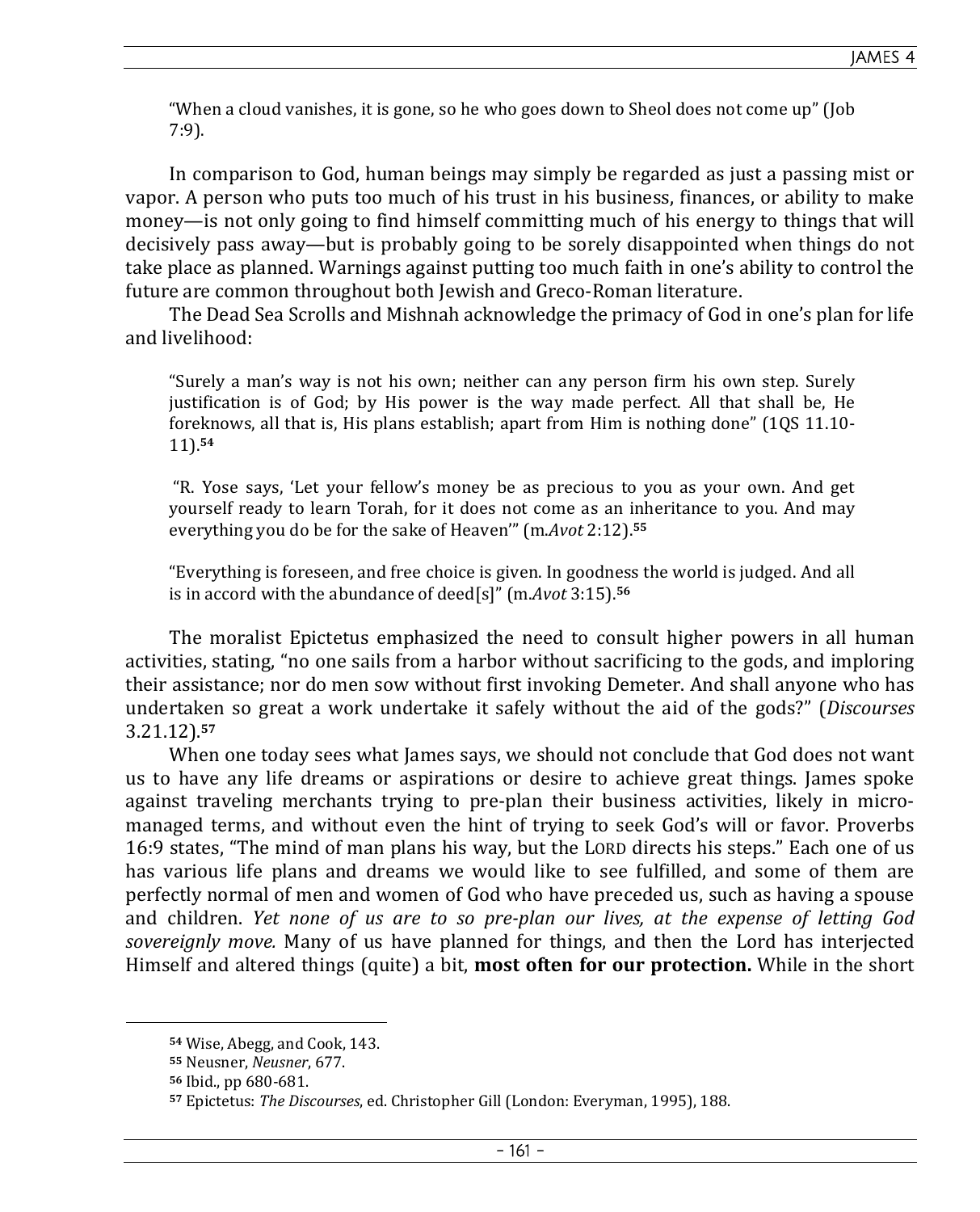term, many of us have had our plans changed and it has upset us—in the longer term we tend to be the more grateful for it.

**4:15** James does not prohibit anyone from planning for the future, including those in business, but he does say, "Your remarks should be prefaced with, 'If it is the Lord's will, we shall still be alive and will do so-and-so'" (Phillips New Testament). Martin notes, "The idea that what takes place in this life is in the hands of divine power is found in pagan…as well as Jewish…and Christian thought."**58** James could be relying on a variety of ancient thoughts, to get the point across that people cannot meticulously manage their futures without the God of Israel having some part to play. In spite of the fact that limited human beings have tried to control their destinies, there is often still enough of a spiritual component within them that tries to implore Divine intervention in all endeavors.

God's awesome majesty and eternality, compared to humans' limited corporeal existence, is what requires people to beseech Him and seek His will in all things. While specifically applied in James' context to people traveling and doing business, the same is true of all things that people do. The Apostle Paul prayed for God's will to be done in his ministry endeavors:

"[B]ut taking leave of them and saying, 'I will return to you again if God wills,' he set sail from Ephesus" (Acts 18:21).

"But I will come to you soon, if the Lord wills, and I shall find out, not the words of those who are arrogant but their power" (1 Corinthians 4:19).

Concurrent with this, is Yeshua's parable of the rich man who built new barns. The rich man spent so much of his time focusing on the accumulation of his own wealth, that he forgot about his spiritual well being. When the time came for him to be held spiritually accountable, he was found wanting:

"And He told them a parable, saying, 'The land of a rich man was very productive. And he began reasoning to himself, saying, "What shall I do, since I have no place to store my crops?" Then he said, 'This is what I will do: I will tear down my barns and build larger ones, and there I will store all my grain and my goods. And I will say to my soul, "Soul, you have many goods laid up for many years *to come*; take your ease, eat, drink *and* be merry."' But God said to him, "You fool! This *very* night your soul is required of you; and *now* who will own what you have prepared?" So is the man who stores up treasure for himself, and is not rich toward God'" (Luke 12:16-21).

The issue of people devoting their time and resources to something that causes them to forget God and their spiritual condition is not something new. *James attests to the fact that it was going on in the First Century.* And, it can more easily happen today in our fast-paced, industrialized, highly mobile and technologically advanced Twenty-First Century world. So, how much more so must we heed James' warnings?

**<sup>58</sup>** Martin, 167.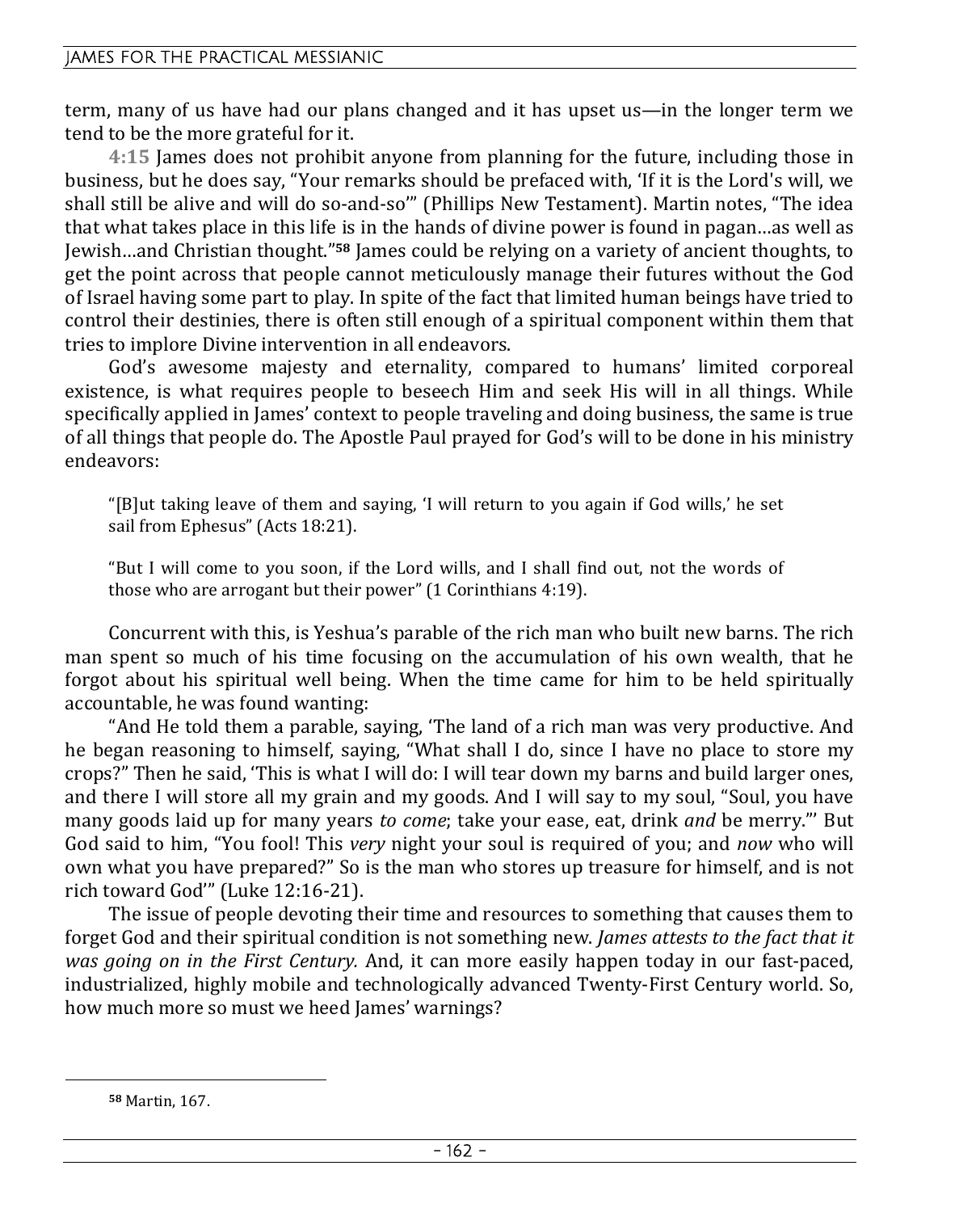Please keep in mind the fact that James the Just is not speaking against people making money. Every person must earn a living, after all. James rebukes those who place their confidence in their ability to make money and who make their business endeavors the prime element in their lives, when in fact each one of us could die in the next minute. James emphasizes the fact that one's limited human existence is absolutely nothing in the face of who God is. People must consider the Lord's will in everything that they do, so that if they operate a business, He might guide them to opportunities that will help advance His Kingdom. Moo makes the valid remark, "we should guard here against another kind of misinterpretation: the idea that James is forbidding [Believers] from all forms of planning for the future…What James rebukes here, as v. 16 [will make] clear, is any kind of planning for the future that stems from human arrogance in our ability to determine the course of future events."**<sup>59</sup>**

In an interesting twist, some in the Messianic community today, while probably not preoccupied as traveling merchants who forget or marginalize their relationship with God, do get preoccupied with things that focus less on their relationship with Him. There are many today in our faith community, who in their pursuit of the Torah or Torah study—have focused so much on the Torah and in "falling in love with Torah"—that they have minimized Yeshua, who He is, and His atoning work. Like the businessman who is so caught up in selling a product to make a profit, these people are so focused on Torah study, that they easily forget who the Messiah should be in their lives, and they forget other parts of the Bible outside of the Pentateuch. When you see these people, you wonder whether or not they truly know Yeshua as their Personal Savior, otherwise they would have a more balanced faith of Torah study and insight, coupled with a strong relationship with the Father through His Son. *That is the challenge for us spiritually today.* How do we remain pursuing the deep and forgotten truths of the Torah, while doing everything to imitate our Lord and Savior?

**4:16** In spite of James' emphasis that the traveling merchants in his audience (v. 13) need to focus on God's will for their lives, he is forced to tell them, "As it is, you boast in your arrogant schemes. All such boasting is evil" (TNIV). Rendered as "arrogance" is the noun *alazoneia* (άλαζονεία), with a related term for an "arrogant *person*" being *alazōn* (άλαζών), "'one who makes more of himself than reality justifies,' or 'promises more than he can perform,' often used of orators, philosophers, doctors, cooks, and officials" (*TDNT*).**60** This kind of boasting is considered by James to be evil, because those who think they can "make it big" in their traveling mercantile industries, really cannot. Wisdom 5:7-10 in the Apocrypha sums it up well:

"We took our fill of the paths of lawlessness and destruction, and we journeyed through trackless deserts, but the way of the Lord we have not known. What has our arrogance profited us? And what good has our boasted wealth brought us? All those things have vanished like a shadow, and like a rumor that passes by; like a ship that sails through the billowy water, and when it has passed no trace can be found, nor track of its keel in the waves."

**<sup>59</sup>** Moo, pp 202-203.

**<sup>60</sup>** G. Delling, "*alazōn, alazoneía*," in *TDNT*, 36.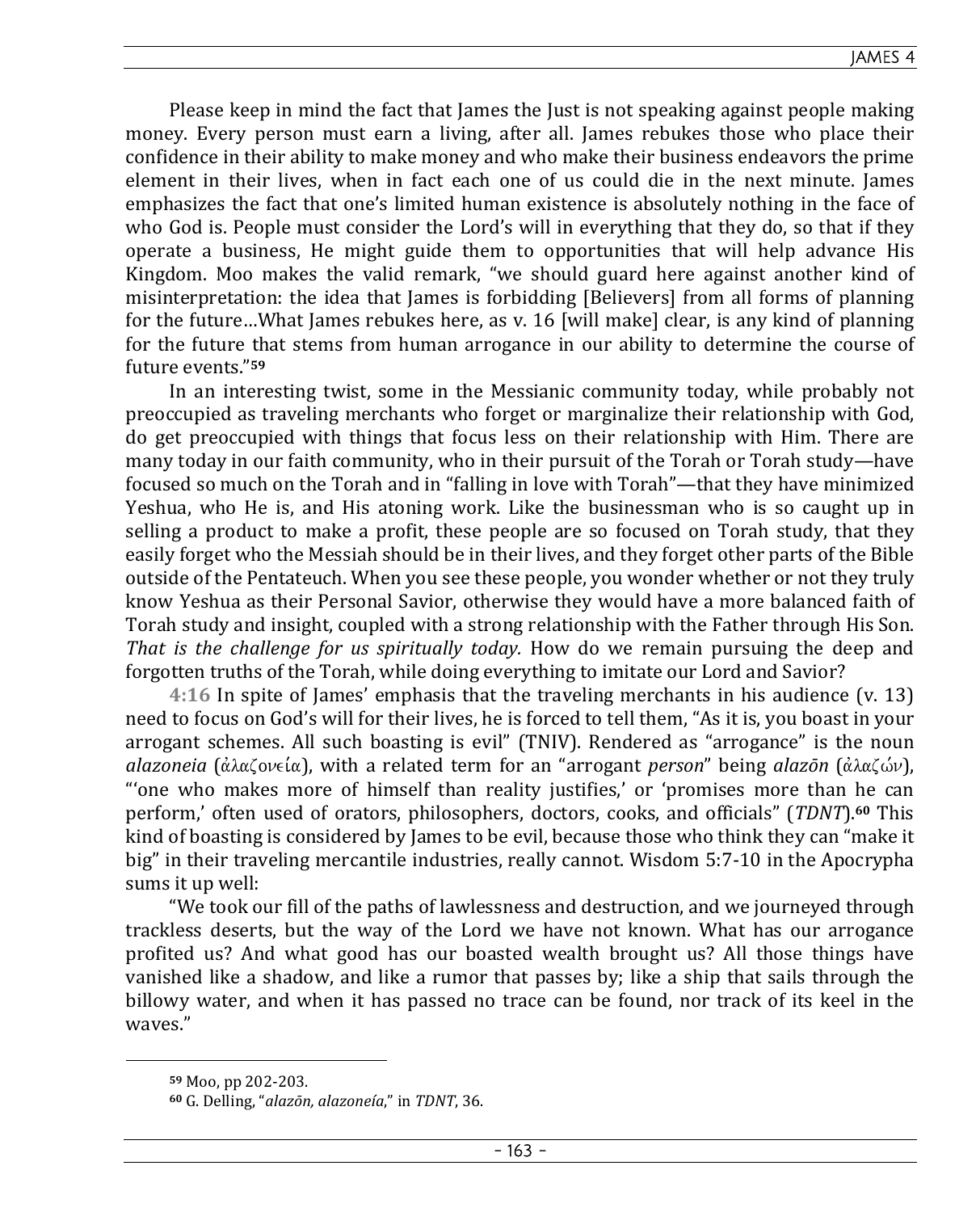### JAMES FOR THE PRACTICAL MESSIANIC

Paul A. Cedar makes the interesting remark, on how the arrogant person in view may be compared to "the characteristic of a wandering quack which was not unlike the medicine man of the frontier days in America. This quack offered cures which were not cures; he boasted of things which he was unable to do."**61** Certainly from a spiritual standpoint, there have been many religious figures over the centuries who have claimed to have "the answers," and have offered quick fixes to the ills of society. The Pentecostal and charismatic movements, in particular, have been riddled with these types of individuals, who through their use, or perhaps manipulation of the Holy Spirit, have been able to get people to believe things that may not necessarily be so.**62** Consider all of the various televangelists who claim that people are physically healed of diseases and debilitating ailments at their crusades, when in actuality nothing happens and such claims are proven fraudulent.

If Christianity has had individuals making great spiritual boasts, which ultimately have no substance, we can be rest assured that the Messianic movement today likewise will probably have the same. Do we not have those in the Messianic community who claim to have "cutting-edge teachings," which no one, save themselves, have heard before? Are there not those who claim that, after centuries of (so-called) "gross misunderstanding of Scripture" by the Church, that now they have all the answers? Are there those in our midst who are making the same mistakes as those who made great prideful boasts about what they can do, when in actuality there is no spiritual or practical substance in what they say? We need to heed James' warnings!

**4:17** James' statement in v. 17, "Anyone, then, who knows the right thing to do and fails to do it, commits sin" (NRSV), in view of his immediate admonitions to traveling merchants, would necessarily concern their lack of soliciting Divine favor for their activities. If they fail to seek God's assistance and direction for what they do (v. 15), remaining arrogant about it (v. 16), then they are to be regarded as sinners. An important thought seen in the Pseudepigrapha, which may to a degree be the position of James here, states, "See, I have told you everything, so that I might be exonerated with regard to your sin" (*Testament of Simeon* 6:1).**63** James, having just issued some important instruction on the right thing to do, to those in error, is not going to be held responsible by God for those who fail to make the appropriate changes.

While James' specific word in v. 17 concerns what he has said about traveling merchants, the remark "if anyone knows the right thing to do, but doesn't do it, it becomes sin for them" (Kingdom New Testament), can be applied across the board to just about any situation where a teacher or leader has had to issue correction to those needing to change their behavior and attitudes. Consistent with this, the Apostle Paul would say in Galatians 6:9-10, "Let us not lose heart in doing good, for in due time we will reap if we do not grow weary. So then, while we have opportunity, let us do good to all people, and especially to those who are of the household of the faith."

**<sup>61</sup>** Cedar, 87.

**<sup>62</sup>** For a useful, general review, consult Wayne A. Grudem, gen. ed., *Are Miraculous Gifts for Today? Four Views* (Grand Rapids: Zondervan, 1996).

**<sup>63</sup>** Kee, "Testaments of the Twelve Patriarchs," in *The Old Testament Pseudepigrapha*, Vol 1, 787.